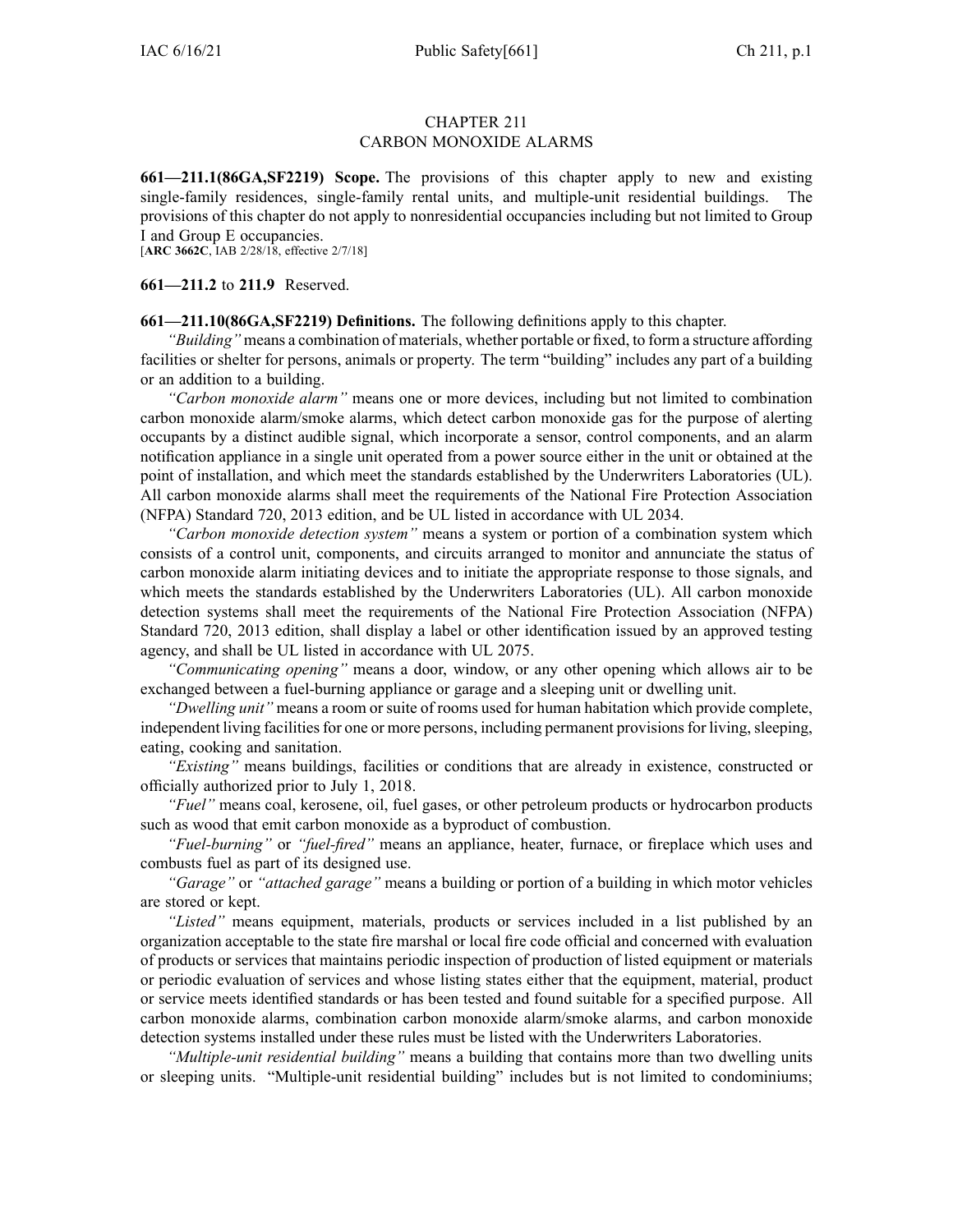townhouses; co-ops; apartment houses or portions of <sup>a</sup> building or an apartment house; hotels; motels; dormitories; or rooming houses.

*"Open-ended corridor"* means an interior corridor that is open on each end and connects to an exterior stairway or ramp at each end with no intervening doors or separation from the corridor.

*"Single-family rental unit"* means <sup>a</sup> building that contains not more than two dwelling units or sleeping units that are rented or leased for living purposes.

*"Single-family residence"* or *"single-family dwelling"* means <sup>a</sup> building that contains not more than two dwelling units that are used, or intended or designed to be used, for living purposes.

*"Sleeping unit"* means <sup>a</sup> room or space in <sup>a</sup> building in which people sleep, which can also include permanen<sup>t</sup> provisions for living, eating, and either sanitation or kitchen facilities but not both. Such rooms and spaces that are also par<sup>t</sup> of <sup>a</sup> dwelling unit are not sleeping units. [**ARC [3662C](https://www.legis.iowa.gov/docs/aco/arc/3662C.pdf)**, IAB 2/28/18, effective 2/7/18]

**661—211.11(86GA,SF2219) Carbon monoxide alarms—required.** Carbon monoxide alarms are required in the following buildings if the building is served by <sup>a</sup> fuel-burning heater, fuel-burning furnace, fuel-burning appliance, fuel-burning fireplace, or has an attached garage.

**211.11(1)** *New construction.* Multiple-unit residential buildings and single-family residences for which construction is begun on or after July 1, 2018.

**211.11(2)** *Existing buildings.* Single-family rental units, single-family residences, and multiple-unit residential buildings.

[**ARC [3662C](https://www.legis.iowa.gov/docs/aco/arc/3662C.pdf)**, IAB 2/28/18, effective 2/7/18]

### **661—211.12(86GA,SF2219) Installation and placement of carbon monoxide alarms.**

**211.12(1)** *Location.* When required by rule [661—211.11](https://www.legis.iowa.gov/docs/iac/rule/661.211.11.pdf)(86GA,SF2219), <sup>a</sup> carbon monoxide alarm shall be installed in the following locations:

*a.* In the immediate vicinity of every room used for sleeping purposes in each dwelling unit.

*b.* In each bedroom where <sup>a</sup> fuel-burning heater or furnace, fuel-burning appliance, or fireplace is located within the bedroom or its attached bathroom.

In each sleeping unit, if the sleeping unit or its attached bathroom contains a fuel-burning appliance, fuel-burning heater or furnace, or fireplace.

*d.* In the immediate vicinity of each sleeping unit where the sleeping unit or its attached bathroom does not contain <sup>a</sup> fuel-burning appliance, fuel-burning heater, or fireplace and is not served by <sup>a</sup> forced-air furnace.

**211.12(2)** *Carbon monoxide alarm location—exceptions.* A carbon monoxide alarm shall not be required in the locations specified by subrule [211.12\(1\)](https://www.legis.iowa.gov/docs/iac/rule/661.211.12.pdf) when:

There are no communicating openings between the fuel-burning heater or furnace, fuel-burning appliance, fireplace, or attached garage and <sup>a</sup> dwelling unit or sleeping unit.

*b.* There are no communicating openings between the fuel-burning heater or furnace, fuel-burning appliance or fireplace and <sup>a</sup> dwelling unit or sleeping unit and when <sup>a</sup> dwelling unit or sleeping unit is located more than one story above or below an attached garage.

There are no communicating openings between the fuel-burning heater or furnace, fuel-burning appliance, or fireplace and <sup>a</sup> sleeping unit or dwelling unit and the attached garage connects to the building through an open-ended corridor.

*d.* A carbon monoxide alarm is located on the ceiling of the room containing the fuel-burning heater, fuel-burning appliance or fireplace, or in the first room or area between the fuel-burning heater, fuel-burning appliance or fireplace and the dwelling unit or sleeping unit.

**211.12(3)** *Forced-air furnace—exception.* A carbon monoxide alarm shall not be required in <sup>a</sup> dwelling unit or sleeping unit which is served by <sup>a</sup> fuel-burning forced-air furnace when <sup>a</sup> carbon monoxide alarm is located on the ceiling of the room containing the forced-air furnace or in the first room or area served by each main duct leaving the forced-air furnace and the carbon monoxide alarm signals are automatically transmitted to the occupants of each dwelling unit or sleeping unit served by the forced-air furnace.

[**ARC [3662C](https://www.legis.iowa.gov/docs/aco/arc/3662C.pdf)**, IAB 2/28/18, effective 2/7/18]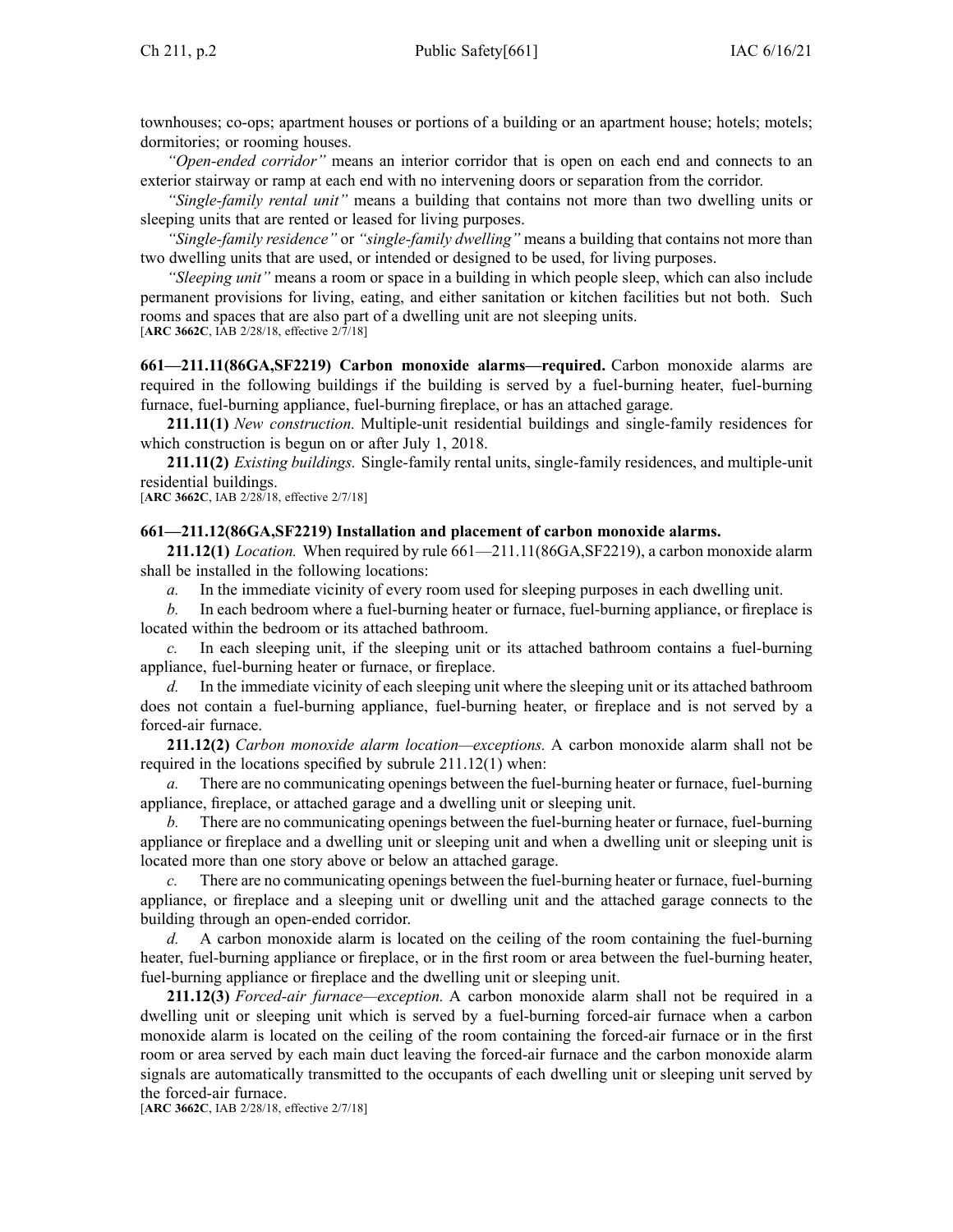## **661—211.13(86GA,SF2219) Carbon monoxide alarms—alternative systems.**

**211.13(1)** *Carbon monoxide detection systems.* Commercially installed carbon monoxide detection systems which have the capability of notifying all occupants of dwelling units or sleeping units within <sup>a</sup> building shall be an acceptable alternative to the installation of carbon monoxide alarms and shall be deemed compliant with this chapter.

**211.13(2)** *Combination alarms.* The carbon monoxide alarm may be combined with smoke detecting devices provided that the combined unit complies with the respective provisions of [661—Chapter](https://www.legis.iowa.gov/docs/iac/chapter/661.210.pdf) 210 regarding smoke detectors and this chapter regarding carbon monoxide alarms or other reference standards and applicable codes. A combined carbon monoxide alarm/smoke alarm shall emit different alarm signals for carbon monoxide and for smoke. Combination carbon monoxide alarm/smoke alarms shall be an acceptable alternative to carbon monoxide alarms. [**ARC [3662C](https://www.legis.iowa.gov/docs/aco/arc/3662C.pdf)**, IAB 2/28/18, effective 2/7/18]

### **661—211.14(86GA,SF2219) Carbon monoxide alarms—power source.**

**211.14(1)** *New construction—power source.* In buildings for which construction is begun on or after July 1, 2018, carbon monoxide alarms shall receive their primary power from the building wiring when such wiring is served from <sup>a</sup> commercial source. Wiring shall be permanen<sup>t</sup> and without <sup>a</sup> disconnecting switch other than that required for overcurrent protection and shall be equipped with <sup>a</sup> battery backup.

**211.14(2)** *Wiring installation.* Any installation of wiring and equipment shall comply with [661—Chapter](https://www.legis.iowa.gov/docs/iac/chapter/661.504.pdf) 504, Standards for Electrical Work, and requirements established by the manufacturer of the equipment serviced by the wiring.

**211.14(3)** *Existing buildings—power source.* New and replacement carbon monoxide alarms installed in existing buildings may be solely battery operated or may plug into an electrical socket and have <sup>a</sup> battery backup.

[**ARC [3662C](https://www.legis.iowa.gov/docs/aco/arc/3662C.pdf)**, IAB 2/28/18, effective 2/7/18]

### **661—211.15** to **211.19** Reserved.

# **661—211.20(86GA,SF2219) Responsibility for installation and maintenance of carbon monoxide alarms.**

**211.20(1)** *Owner, owner's agent, or manager.* It is the responsibility of the owner, owner's agent, or manager of <sup>a</sup> multiple-unit residential building, single-family residence, or single-family rental unit to install carbon monoxide alarms as required by this chapter. However, if <sup>a</sup> dwelling unit in <sup>a</sup> multiple-unit residential building qualifies for <sup>a</sup> homestead credit pursuan<sup>t</sup> to Iowa Code chapter [425](https://www.legis.iowa.gov/docs/ico/chapter/2018/425.pdf), then only the owner-occupant of the dwelling unit shall have the responsibility to install and maintain carbon monoxide alarms as required by this chapter.

# **211.20(2)** *Maintenance of carbon monoxide alarms.*

*a.* It is the responsibility of the owner of <sup>a</sup> multiple-unit residential building, single-family rental unit, or dwelling unit to supply and install all required carbon monoxide alarms and to ensure that the batteries are in operating condition at the time the lessee, tenant, gues<sup>t</sup> or roomer takes possession of the dwelling unit or sleeping unit. The owner is responsible for providing written information regarding carbon monoxide alarm testing and maintenance to one lessee, tenant, gues<sup>t</sup> or roomer per dwelling unit or sleeping unit.

*b.* An owner or manager may require <sup>a</sup> lessee, tenant, guest, or roomer who has <sup>a</sup> residency longer than 30 days to be responsible for general maintenance, including but not limited to replacement of any required batteries of the carbon monoxide alarms in the lessee's, tenant's, guest's, or roomer's dwelling unit or sleeping unit, and for testing the carbon monoxide alarms within the lessee's, tenant's, guest's, or roomer's dwelling unit or sleeping unit. The lessee, tenant, gues<sup>t</sup> or roomer is responsible for notifying the owner or manager in writing of any deficienciesthat the lessee, tenant, gues<sup>t</sup> or roomer cannot correct. The lessee, tenant, gues<sup>t</sup> or roomer shall provide the owner or manager with access to the dwelling unit or sleeping unit to correct any deficiencies in the carbon monoxide alarm that have been reported in writing to the owner or manager.